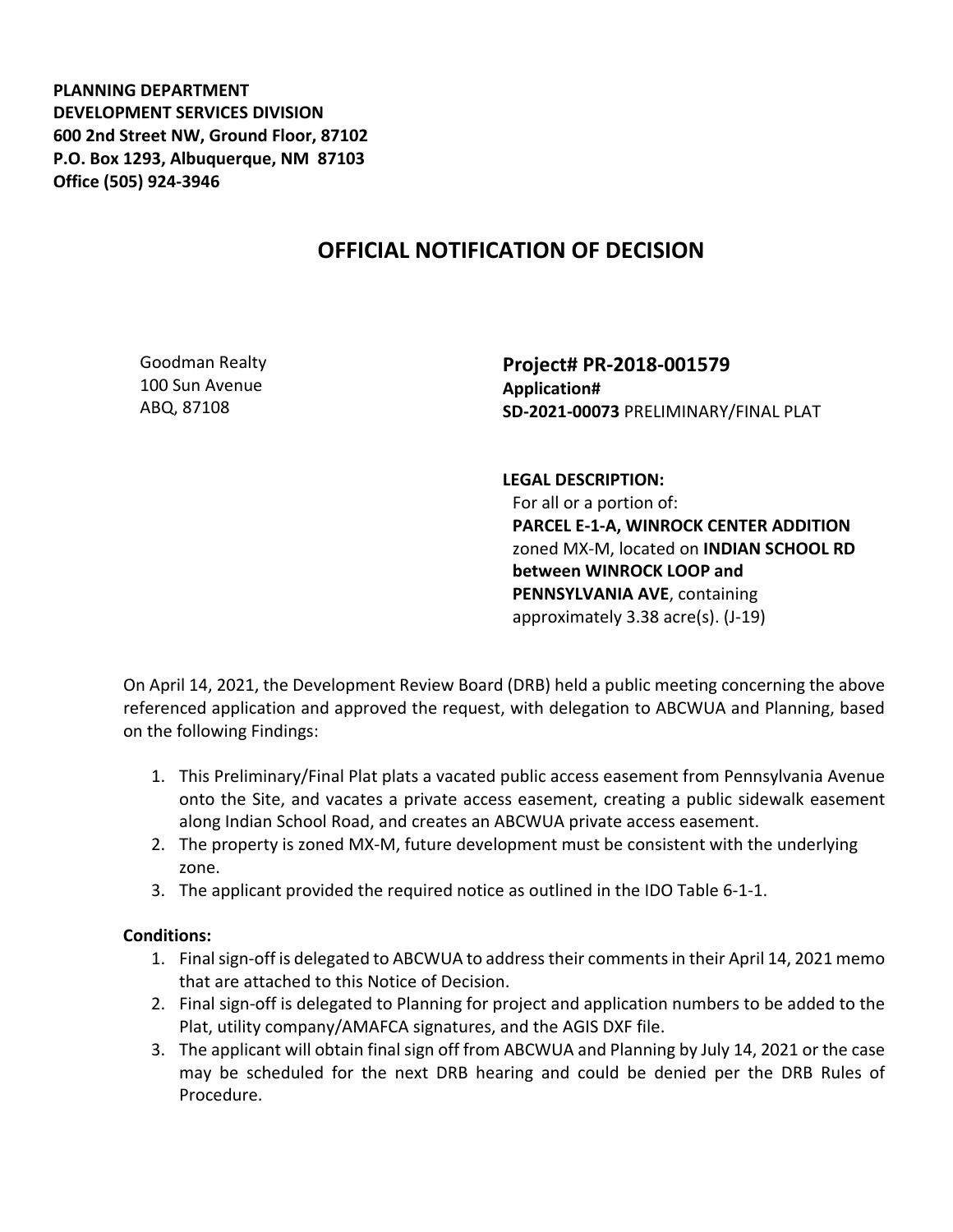Official Notice of Decision Project # PR-2018-001579 Application# SD-2021-00073 Page 2 of 3

APPEAL: If you wish to appeal this decision, you must do so within 15 days of the DRB's decision or by **APRIL 29, 2021.** The date of the DRB's decision is not included in the 15-day period for filing an appeal, and if the 15<sup>th</sup> day falls on a Saturday, Sunday or Holiday, the next working day is considered as the deadline for filing the appeal.

For more information regarding the appeal process, please refer to Section 14-16-6-4(U) of the Integrated Development Ordinance (IDO). Appeals should be submitted via email to [PLNDRS@CABQ.GOV](mailto:PLNDRS@CABQ.GOV) (if files are less than 9MB in size). Files larger than 9MB can be sent to [PLNDRS@CABQ.GOV](mailto:PLNDRS@CABQ.GOV) using [https://wetransfer.com.](https://wetransfer.com/) A Non-Refundable filing fee will be calculated and you will receive instructions about paying the fee online.

You will receive notification if any person files an appeal. If there is no appeal, you can receive Building Permits at any time after the appeal deadline quoted above, provided all conditions imposed at the time of approval have been met. Applicants submitting for building permit prior to the completion of the appeal period do so at their own risk. Successful applicants are reminded that there may be other City regulations of the IDO that must be complied with, even after approval of the referenced application(s).

Sincerely,

Wolfley

 Jolene Wolfley DRB Chair

JW/jr

Huitt-Zollars, Inc (Scott Eddings), 333 Rio Rancho Boulevard, Suite 101, Rio Rancho NM 87124